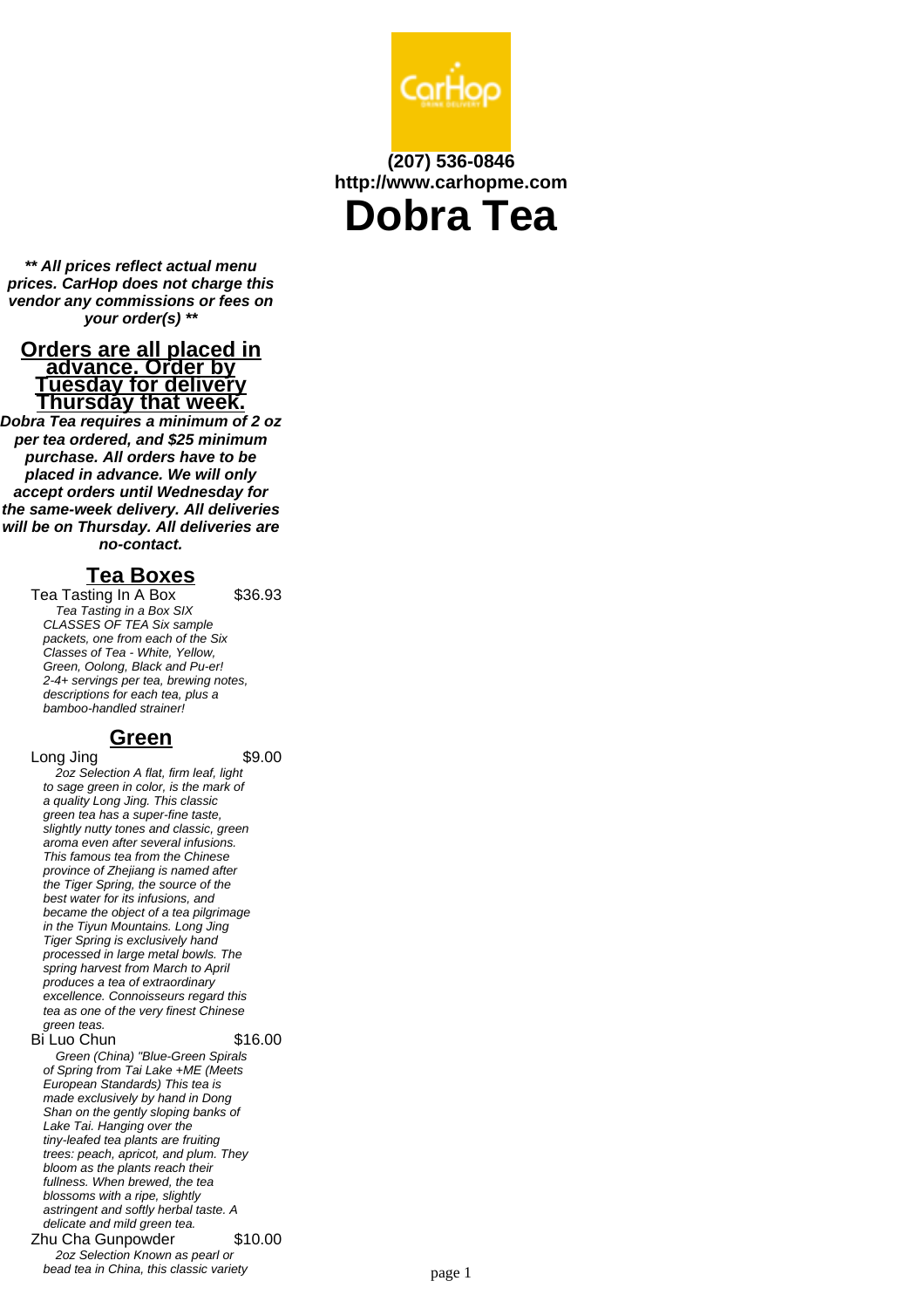is widely known as gunpowder tea in the West. While the Chinese name is a literal translation, its Western moniker came about when early importers of the tea noticed its similarity in appearance to the dark grey pellets used for cannon fire. The tea is distinctively shaped into small, tightly rolled balls with a dark sheen that hints at its volatile quality. Tea-crafters in Zhejiang province carefully dry the leaves in metal pans that are rocked back and forth over a fire. The finished product yields the famous smoky flavor and aroma that makes this variety so dangerously delicious. Try with a bit of lemon! Tian Mu Long Zhu \$16.00 2oz Selection Pearls of the Dragon from the Tian Mu Mountains is an extra-fine, high quality green tea made from selected fresh tea tips, with a flowery taste, the aroma of a mountain breeze, and above all, a unique appearance. A smooth sweetness covers the mouth and lifts one s mood. The tea is hand-processed by Chinese tea pickers into little balls resembling pearls, which unfold charmingly in the  $CUD$ Moli Hua Cha - Jasmine \$10.00 2oz Selection Green Tea scented with jasmine flowers. A superior jasmine tea, produced through seven successive cycles of blending in and removing Jasmine flowers. The small, mossy-green leaves, flecked with white petals, hold a pervasive jasmine aroma and a distinctive lingering taste. Magnolia Mao Jian \$13.00 2oz Selection Mao Jian is a delicately sweet green tea that is naturally scented with white magnolia blossoms. This tea has an array of light citrus and floral notes combined with vegetal green tea. Jasmine Pearls \$16.00 2oz Selection Hand rolled pearls of select green tea tips & jasmine flowers yield a bright cup of pleasure for jasmine lovers. The flavor and aroma are classic yet more pronounced, producing a heady bouquet that keeps its liveliness infusion after infusion. Che Xanh - Vietnamese Gree\$16.00 2oz Selection A remarkable Vietnamese green tea, whose leaves are picked with extraordinary care. This tea is bold and full bodied. Matcha Natural \$34.00 3oz Blending Grade This Matcha green tea is ideal for mixed tea drinks and when baking or cooking. Try it shaken with "honey water", ice, and your favorite milk! **Yellow Tea** Meng Ding Huang Ya \$16.00

2oz Selection The father of tea-growing, the monk Wu Li Zhen, oversees the quality of this legendary tea from his misty pedestal in the monastery on the slopes of the Meng Mountains. This dancing leaf variety offers a smooth taste that is slightly smoky and vegetal. Yellow tea undergoes a "smothering" production step that lightly oxidizes the tea and makes it less astringent than green tea.

## **White & Wild Teas:**

White Peony - Bai Mu Dan \$12.00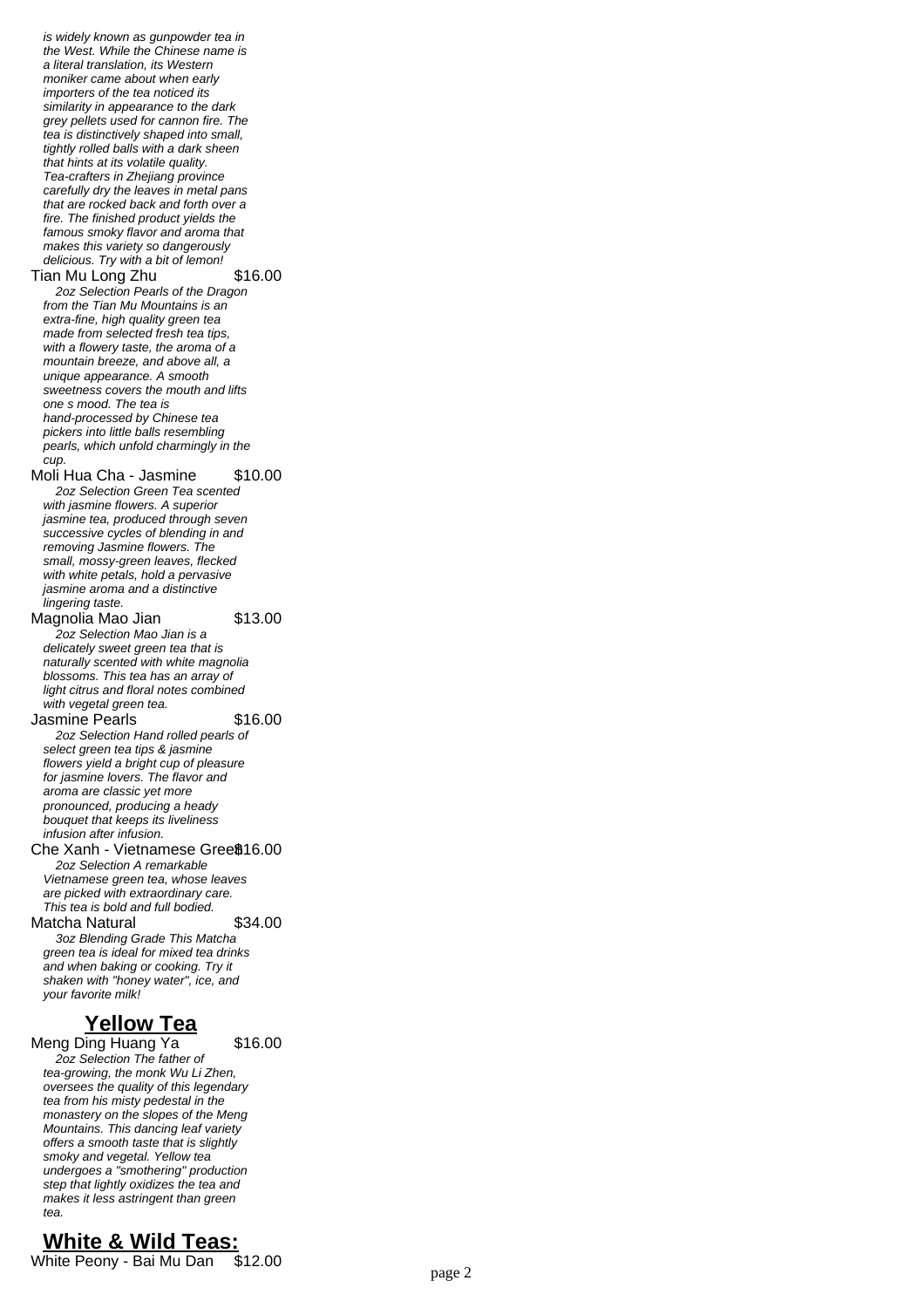2oz Selection We offer you the highest quality Bai Mu Dan, a beloved White tea which gives several infusions. A sparkling, yellowish infusion with a fine, flowery aroma and sweet taste. These flat, light green leaves with brownish edges have an abundance of silver, downy tips.

Silver Needle - Yin Zhen \$18.00 2oz Selection Yin Zhen is a classic and famous white tea from Fujian Province. It consists of tips only. Only the freshest and best shaped buds of early spring are used, which gives it its particular rarity and intrigue. We are proud to offer a Silver Needle with beautiful, silvery white buds of uniform, full leaf quality. Its flavor is very subtle, but velvety and earthy with only the slightest hint of smoke and flowers.

**Ya Bao** \$15.00

2oz Selection A varietal of Camellia that sprouts from the small twigs of Wild Tea Trees grown in western Yunnan. The large pine-cone shaped buds are picked in late March and sun dried. Though similar to white tea, Ya Bao is distinguished by a sweet and fresh piney flavor that stands alone in the world of tea. The brewed liquor produces a hint of fresh pine needles in the aroma.

### **Black Tea:**

Qi Hong Mao Feng - Keemun\$14.00 2oz Selection Qimen, Great Gate, refers to the town and district of the same name in Anhui province, where it is cultivated near the Yangtze River and served in town as a welcome for dignitaries. This tea is also know by the name of "Keemun" which is the Western spelling of the town "Qimen". This bold tea is strong enough for two infusions. The vermilion waters bring a contemplative taste, recalling semi-sweet chocolate and roasted chestnuts. Drink as a dessert tea, after a good meal, or allow the smooth aroma to awaken the mind at breakfast.

Lapsang Souchong \$12.00

2oz Selection This highly esteemed Chinese tea is processed over a fire of pine logs, giving it its unrivaled smoky aroma and taste. It is a good tea to drink by the fireplace while puffing on a pipe, or on especially dark, rainy days. The solid, black-brown leaves brew cups of pensive essences, like welcoming hearth-fires imparting a thermal inner calm.

Kenyan FOP \$12.00

2 oz Selection A superior flowery orange pekoe tea from the wild equatorial region of Africa, delicately sweet and rich in taste. Kenyan Black has a distinct bright color and aromatic flavor thanks to the country s tropical climate and rich volcanic soils.

Bohemian Breakfast Blend \$13.00 2oz Selection A bold blend of black teas. Sure to please anyone who prefers a bold yet smooth breakfast tea. Great for adding milk.

Darjeeling Himalaya \$10.00

2oz Selection Pure high-mountain Indian black tea, plucked in the fall on the southern slopes of the Himalayas. This is an original blend, distinguished by the equilibrium of the color of the infusion, its taste, and  $page 3$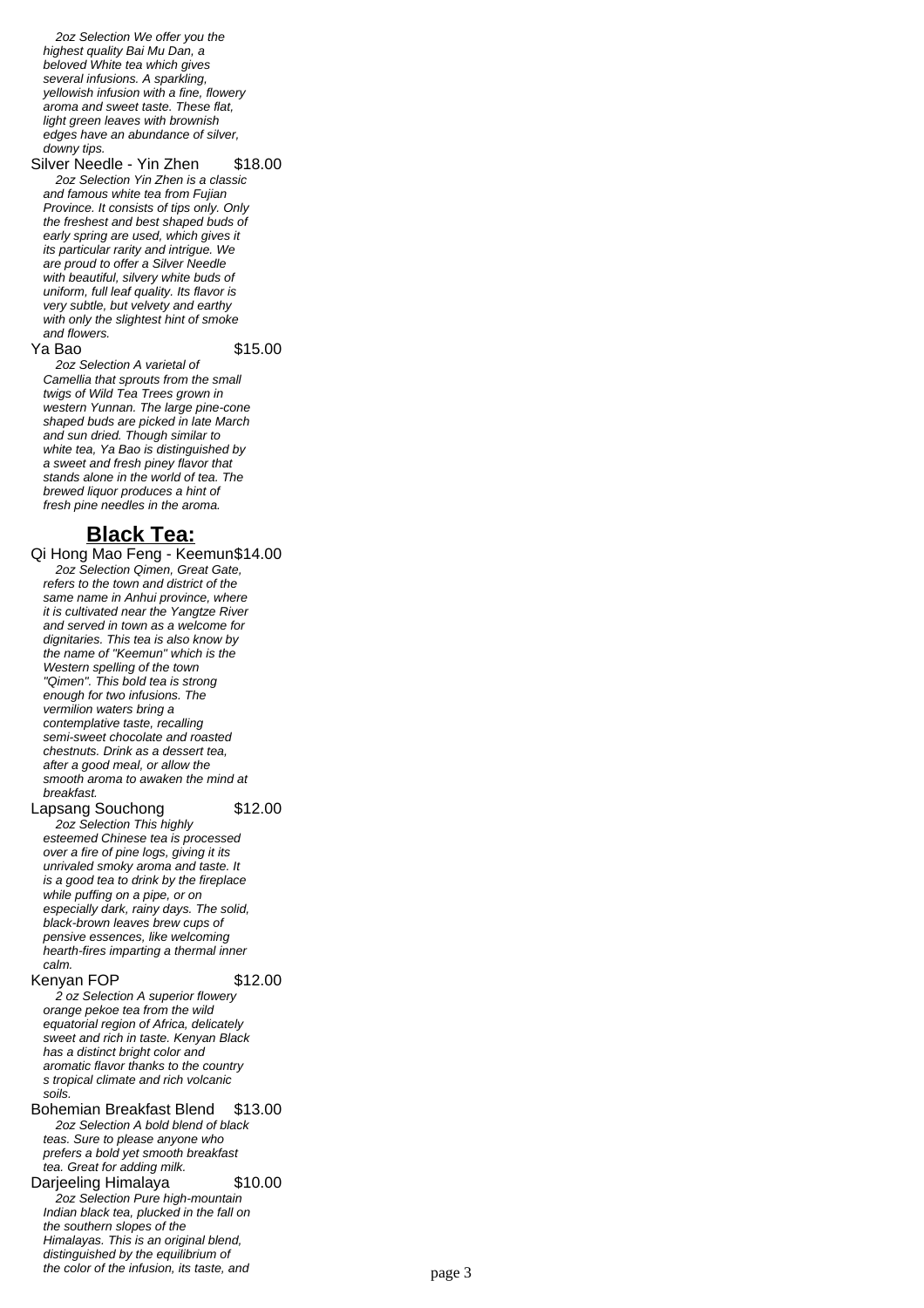leaves with light color tips are evenly rolled into half-moons, and in the cup give a red-brown infusion with a rich aroma and robust taste. Assam Brahmaputra \$12.00 2oz Selection An Indian black tea from the valley plantation region on the banks of the enchanting river Brahmaputra. A wild variety of tea plant later named Thea Assamica was discovered in India by the Bruce brothers almost 170 years ago. This is the variety now cultivated in Assam. Our supply is outstanding for its freshness and sparkling taste. Brown-black leaves with light color tips are evenly rolled into half-moons. In the cup they produce a dark, red-brown infusion with a rich aroma and a robust, full taste. This Assam tea pairs well with milk and sugar. Assam CTC \$8.00 2oz Selection This small pellet sized Cut-Tear-Curl (CTC) tea is the base to many of our Special-teas including Memories of Prague, Masala, Sweet Smell of Jerusalem, and chai. Decaf Black Tea \$9.00 2oz Selection Decaffeinated naturally with CO2, not chemically processed. Ceylon Adam's Peak \$10.00 2oz Selection A black, high-mountain leaf tea from the Labookelie gardens in the Nurawa Eliya region. A frolicsome tea, dark but not overbearing, that evokes the sweep of the gardens that spread out under the peaks of the Samanalakande Mountains, the mountains where butterflies go to die. Perfect for afternoon tea parties, or as a late morning pick-me-up. This Ceylon tea is full bodied and reminiscent of Assam tea, but a bit lighter than our Ceylon Tiger River. Ceylon Tiger River \$10.00 2oz Selection An excellent, fully aromatic leaf tea known as low-mountain tea from the Kandy region of the captivating island of Sri Lanka. This Assam tea produces a rich infusion in the cup with a slightly sweet aftertaste, and is a bit darker than our Ceylon Adam s Peak. Pairs well with milk and sugar. Nepal Illam \$13.00 2oz Selection On the Nepalese side of the majestic Himalayas in the Antu Valley, just over the hill from the famous Darjeeling region, enterprising Nepalese planters have managed without British know-how to bring a full-value, high-mountain black tea to the tea world. The brown-green uniformly rolled leaves with a high content of silver tips are full of aroma and have an unobtrusively astringent, captivatingly flowery taste. Vanilla \$12.00 2oz selection Black Tea

its aroma. The small brown-black

### **Oolong Tea:**

aromatized with vanilla

Feng Huang Dan Cong \$19.00 2oz Selection This dark oolong, grown amongst fruit trees, has a mysteriously sweet, fruity flavor comparable to grapefruit or apricot, though it is not a flavored tea. It is grown only in Northeast Guandong Province, in the valleys below the Phoenix Bird Mountain, Mt. Feng Huang. From the variety of Dan Cong page 4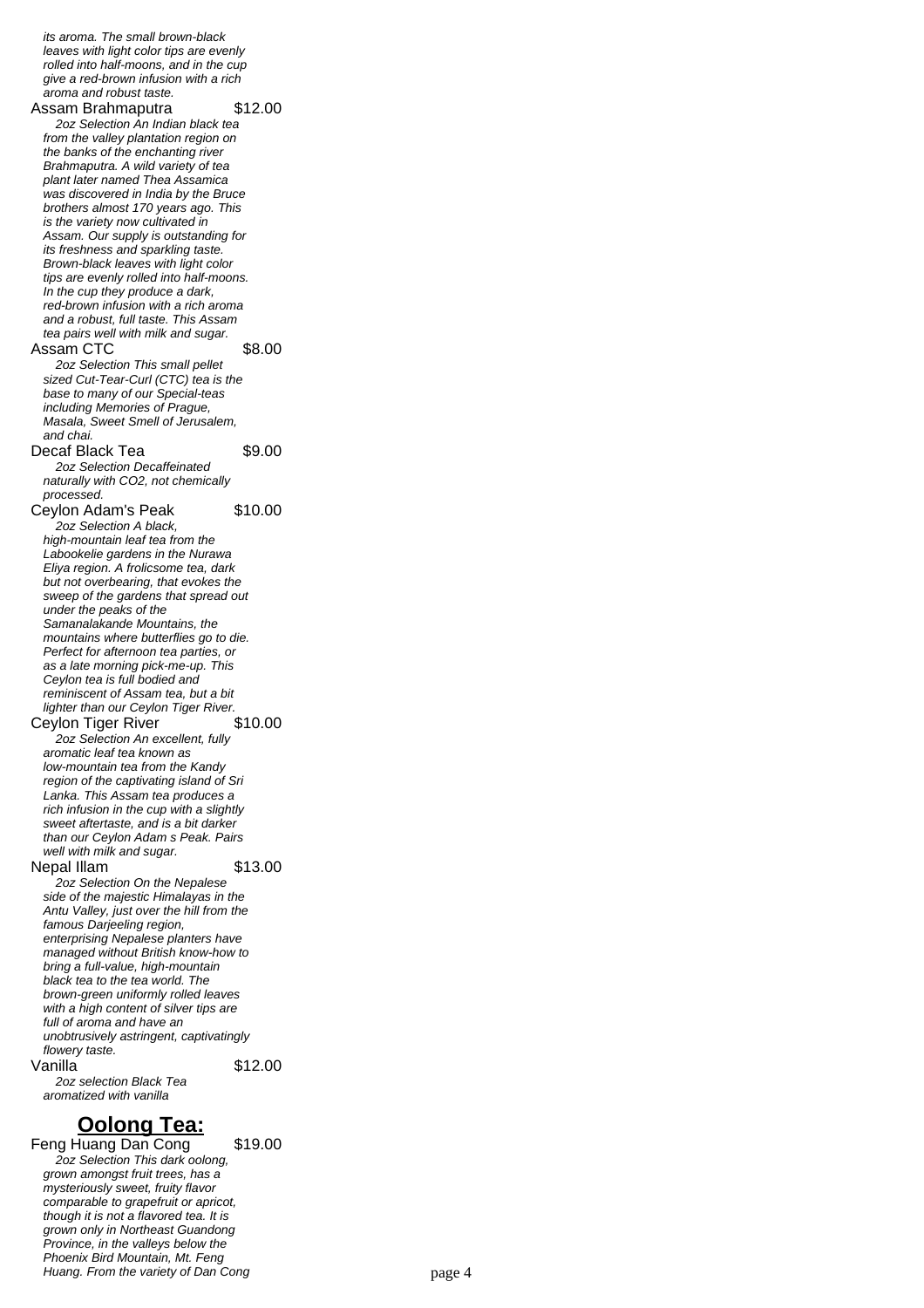teas, we chose this Mi (honey) Lan (orchid) variety. Da Hong Pao "Big Red Robe"\$18.00 Chinese Oolong 2oz Selection A dark, roasted oolong from the steep Wuyi Mountains in northern Fujian Province. The flavor lingers on the palate long after finishing the last drop. This tea captivated our imagination and we were immediately intrigued by its flavor, production, and taste. The Wuyi Mountains, renowned for their snakes and diverse geology, are also famous for their dark oolongs. More oxidized than light oolongs, but less than black teas, dark oolongs offer a smooth cup without the malty quality of black tea. The legend of Da Hong Pao tells us that hundreds of years ago, a very ill nobleman was wandering lost through the Wuyi Mountains when he came upon a village. They fed him a brew made from the leaves of a special tree. He regained his health and hearty strength and was so impressed by the power of the tree and its healing properties that he took off his brilliant red robe and hung it on the tree to indicate its power to those passing by. They say that same tree still stands and all Da Hong Pao tea bushes are distant brothers and sisters of the original tree. Wulong - Black Dragon \$12.00

\*sold by box or packet A bittersweet taste with a roasted flavor likened to rye bread, this is a classic oolong tea from Fujian province. Dark green-brown leaves of various sizes, twisted into s-shapes yield a delicious brew--both hot and iced.

## **Pu-er Tea:**

Misty Peak Pu-er - Shou \$19.00 2oz Selection This year's version is a dark earthy loose shou pu-er, different than previous year's offerings! A bit smoky, large leaf, uniform in presentation and varied in flavor

## **Herbal Tisanes**

Yerba Mate \$8.00

2oz Selection We are proud to offer our customers an Organic, Fair Trade Mate of the most superb leaf quality. Yerba, the sacred Paraguayan tea plant, is the traditional and common daily drink of the Gurarani Natives. It is famous for its stimulating effects, but is growing in popularity for its numerous health benefits and mood lifting capability. We serve it in a traditional gourd called a calabash, with a drinking straw or bombilla . The infusion, made from the crushed, light green leaf of the mat plant, has as earthy, vegetal aroma, and a strongly herbal, bitter taste that can be softened by the addition of local honey. It is a good choice to accompany late nights of studying, or when the day s mood needs an upward lift. We do not recommend mate for children, or anyone highly sensitive to caffeine. Please note that our current offering of yerba mat is roasted. Maine Tulsi  $$18.00$ Tulsi basil, grown in Maine, with a strong fruity note Reishi Delight \$15.00 1.5oz packet. Organic sun-dried Reishi Mushroom is paired with deep page 5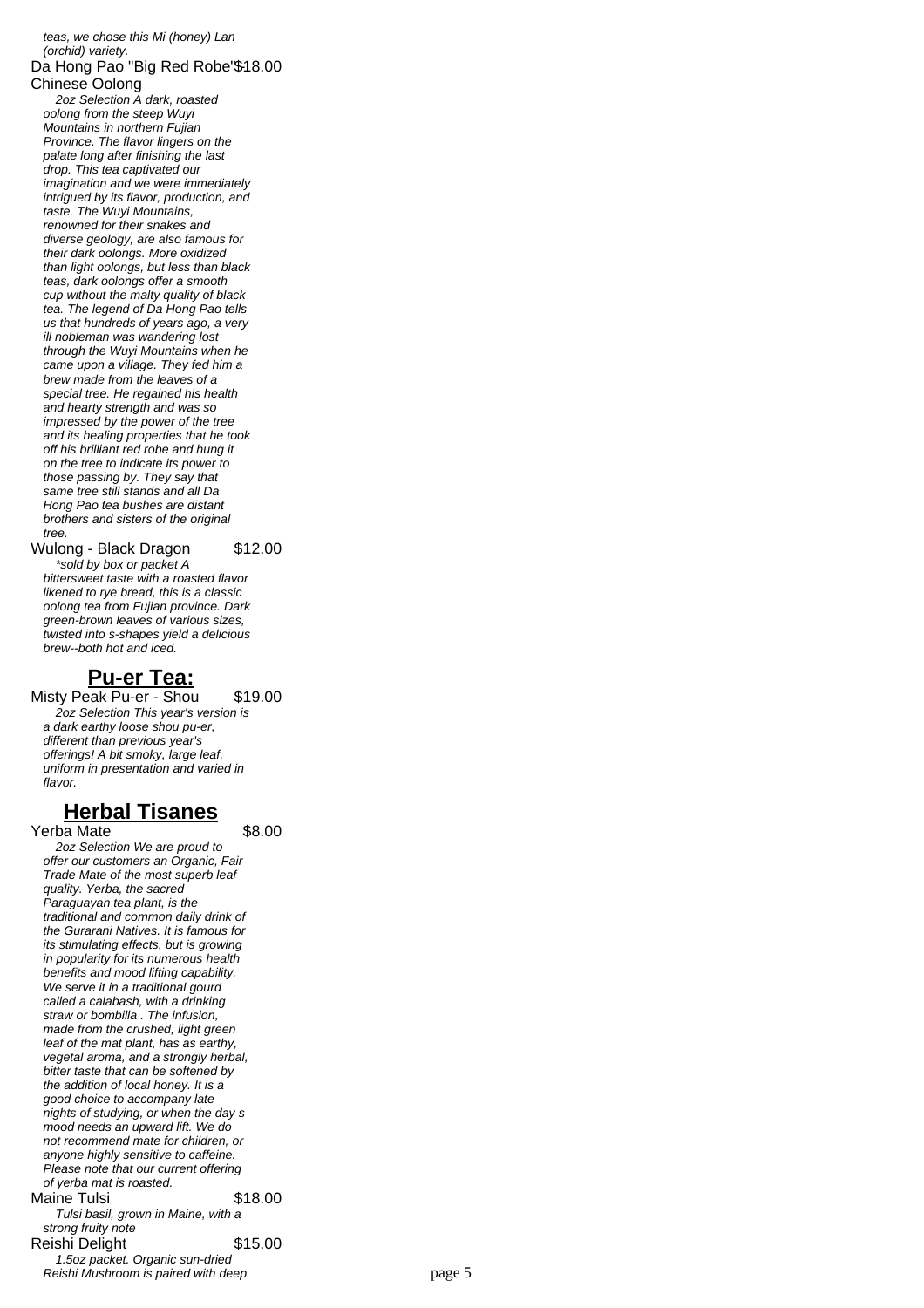honeybush, organic red rooibos, and organic orange peel. A heartwarming infusion designed to gently calm and soothe. This blend is a crowd-pleaser served warm and chilled! Lion's Spice \$15.00 1.5oz packet - Subtly sweet organic lion's mane mushroom blended with organic turmeric. organic green rooibos, organic ginger, and organic black peppercorns. An invigorating and exotic treat for the tea lover! Lion's mane mushroom is widely mane masm centre mass,<br>recognized for beneficial effects on neuro-cognitive functioning and referred to as a nutrient for the neurons in traditional medicine. Unlike other mushrooms, lion s mane has tendrils that resemble - you guessed it - the mane of a lion! Lion-Maitake Clarity \$15.00 1.5oz packet - Stimulating lion's mane and maitake mushrooms combine with nutrient-packed organic tulsi (rama holy basil), organic green rooibos, organic ginger, organic orange peel, and a splash of organic cinnamon. A well-rounded blend that nourishes the mind and body. Lion's mane mushroom is widely recognized for beneficial effects on neuro-cognitive functioning and referred to as a nutrient for the neurons in traditional medicine. Unlike other mushrooms, lion s mane has tendrils that resemble - you guessed it - the mane of a lion! Maitake, meaning dancing mushroom in Japanese, is also known as hen of the woods in English. The first record of its medicinal use is during the Han Dynasty of China (202 BC - 220 AD.) In feudal times, it was highly valuable and worth its weight in silver (hence, you danced when you got it!). It contains complex polysaccharides studied for helping to fight viruses & infections. Yaupon \$8.00

notes of organic cinnamon, organic

2oz Selection Yaupon is in the holly family (like mat and guayusa), but it s native to the southeastern United States the only native source of caffeine in North America! It is sweet and woody, and also a bit lighter in flavor than both mat and guayusa. Just like mat and guayusa, it also contains not only caffeine but a ton of antioxidants and anti-inflammatory properties. One sip of this pleasant elixir, and you will know why Native American southern tribes called it Asi which means the purifier .

#### Guayusa \$8.00

2oz Selection Guayusa is in the same genus as mat , but it is a different species. It is native to South America, like mat, but specifically grows in a thin stretch of the upper Amazon (mostly Ecuador) that hugs the Andes Mountains. Like mat , it also contains caffeine and a boatload of antioxidants. It is unique, however, in that it contains theanine, a mind calming amino acid that is present in Camellia sinensis (the tea plant), but not in mat or yaupon. The flavor profile is woody and sweet with a lingering mint aftertaste. Give it a try and discover why native South American tribes claim that it promotes alertness and lucid dreaming!

## **Specialties:** page 6